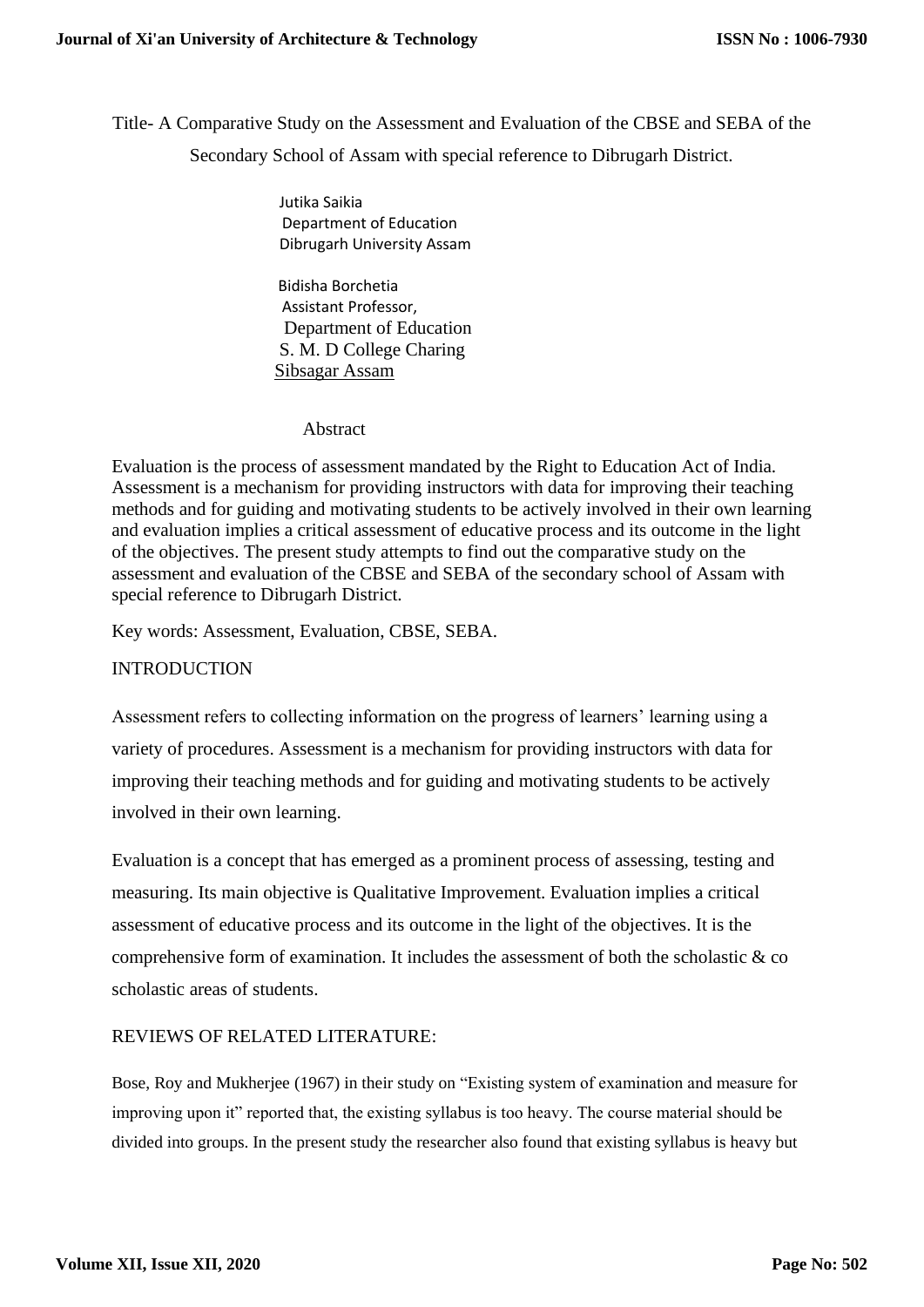the course material is divided into groups. For example, in case of the subject social science the syllabus is divided into groups like history, geography, civics and economics.

 Singhal (2012) in her study "Continuous and comprehensive evaluation: A study of teacher's perception" reported that, the teachers are not adequately prepared for the effective execution of Continuous and Comprehensive Evaluation (CCE) in government schools, but in the present study the researcher found that most of the teachers are in favor of execution of CCE in their schools.

### AREA OF THE STUDY

The study is confined to three CBSE and three SEBA schools of the Dibrugarh District of Assam

## RATIONALE OF THE STUDY:

Assessment and Evaluation are the process by which value judgments of the educational status or achievement of students are formed by measuring the performance of the students in their both curricular and co- curricular activities . These are very essential part of every educational institution because they are concerned not only with the appraisal of achievement ,but also with its improvement.

There is a public apprehension that assessment and evaluation in CBSE is far superior to that of SEBA. Public are in the view that CBSE medium school can create a better personality of the students. It can provide better guidance and counseling to the students to build their future. A very few school of SEBA board is providing counseling to their students, but that is not sufficient for the students .This is reflected in numerous news-papers , article published in magazine.

### OBJECTIVES OF THE STUDY:

- I) To study the views of the Principal on assessment and evaluation system.
- II) To study the views of the teachers on assessment and evaluation system
- III) To study the views of the students on assessment and evaluation system.
- IV) To suggest means to improve the assessment and evaluation process of CBSE and SEBA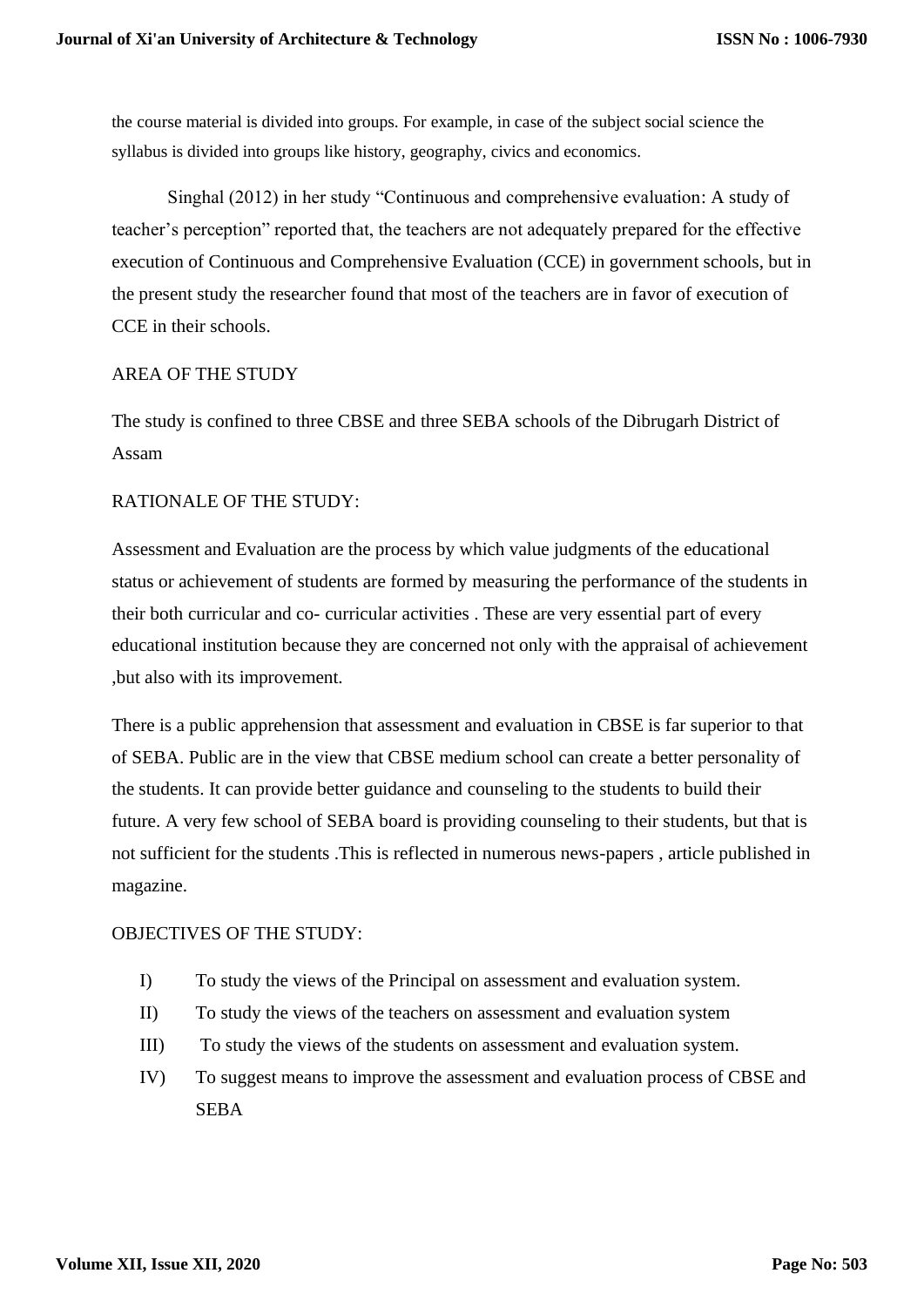### METHODOLOGY

#### METHOD USED:

Keeping in view the nature and objective of the present study, the researcher had adopted the 'descriptive survey method'.

### POPULATION:

The population of the present study comprises of all the governmental, provincialized and private schools and the students, teachers and principals of both CBSE and SEBA schools of Dibrugarh District

### SAMPLING:

There are 229 secondary schools in total under SEBA and 13 under CBSE in Dibrugarh District. As per the objective of the present study 3 schools from SEBA, 3 from CBSE had been selected by using purposive sampling techniques.

To select the sample from sample school, the researchers apply the technique of incidental sampling approaching only those whom the researcher meets.

#### **COLLECTION OF DATA:**

The researcher visited the schools and collected the data.

The researcher first met the Head of the institutions and explained them the purpose of this study, to seek the permission to proceed in the research work smoothly.

The researcher met all the teachers and students presented in the day of data collection personally to make the questionnaire comprehendible to them. The researcher had explained the questionnaire at the best of her knowledge.

The researcher had administered the questionnaire to the students of Class IX in the purposively selected schools and received their feedback on the same day. Students were provided full freedom to give their feedback.

### **ANALYZING THE DATA:**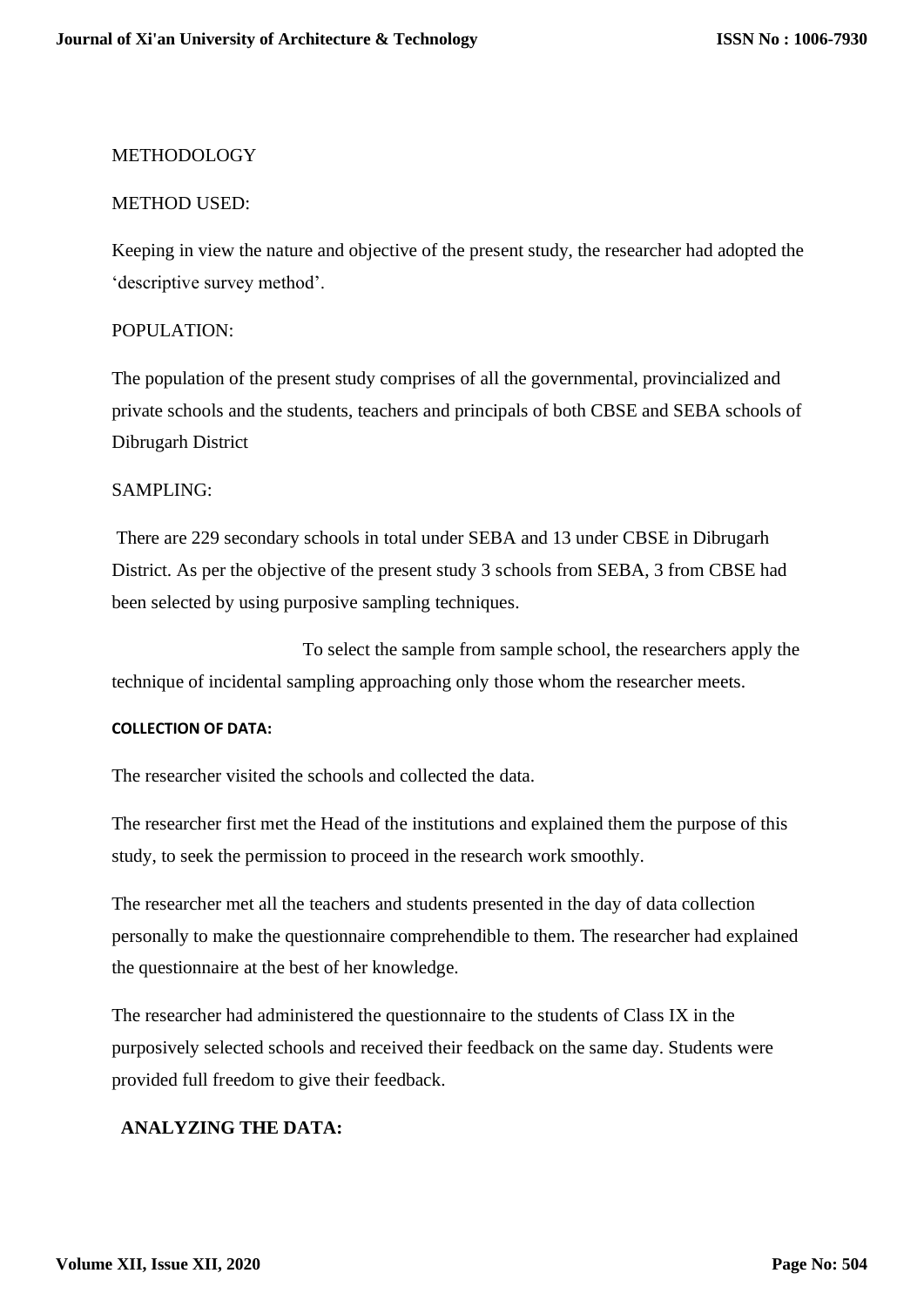The data collected through questionnaire were arranged in appropriate tables. In the present study qualitative technique had used for analyzing the data.

# **MAJOR FINDINGS OF THE STUDY:**

The major findings of this study are listed below:

(a)In all the schools under CBSE and SEBA almost same kinds of tools and techniques like class test, assignment, seminar, project etc. are used to assess and evaluate the performance of the students in both scholastic and co-scholastic activities.

(b) 40% principals of CBSE and 33.33% principals of SEBA mentioned that they were facing problem in assessing their students because of various reason like, some students do not submit their work in proper time. They are irregular in their attendance. Along with that they also mentioned that some of the parents failed to understand the importance of activities conducted by the teachers in the school. Parents do not pay attention to the homework assigned by the teachers.

(c)Cent percent principal of CBSE and 66.67% principal mentioned that they have academic calendar in which they fixed the average number of days to conduct the activities meant for internal assessment.

(m)Cent percent students from SEBA replied that they have 4 unit tests in a year, each contains 25 marks. They also mentioned that they have minimum 20 class tests for each subject in a year. While students of CBSE replied that they generally have 4-5 unit tests (F.A.) containing 15-20 marks and they have minimum 20-25 class tests for 5-10 marks for each subject.

(n)Cent percent students from CBSE mentioned that they like to have objective type question in the question paper. On the other hand 81.43% students from SEBA mentioned that they like to have objective type question in their question paper while 18.57% students mentioned that they like to have descriptive question.

(o)70% principals of CBSE schools stated that they conducted the External exam of Class X at their own school while 60% principals of SEBA schools stated that they conducted the External exam of Class X at their own school.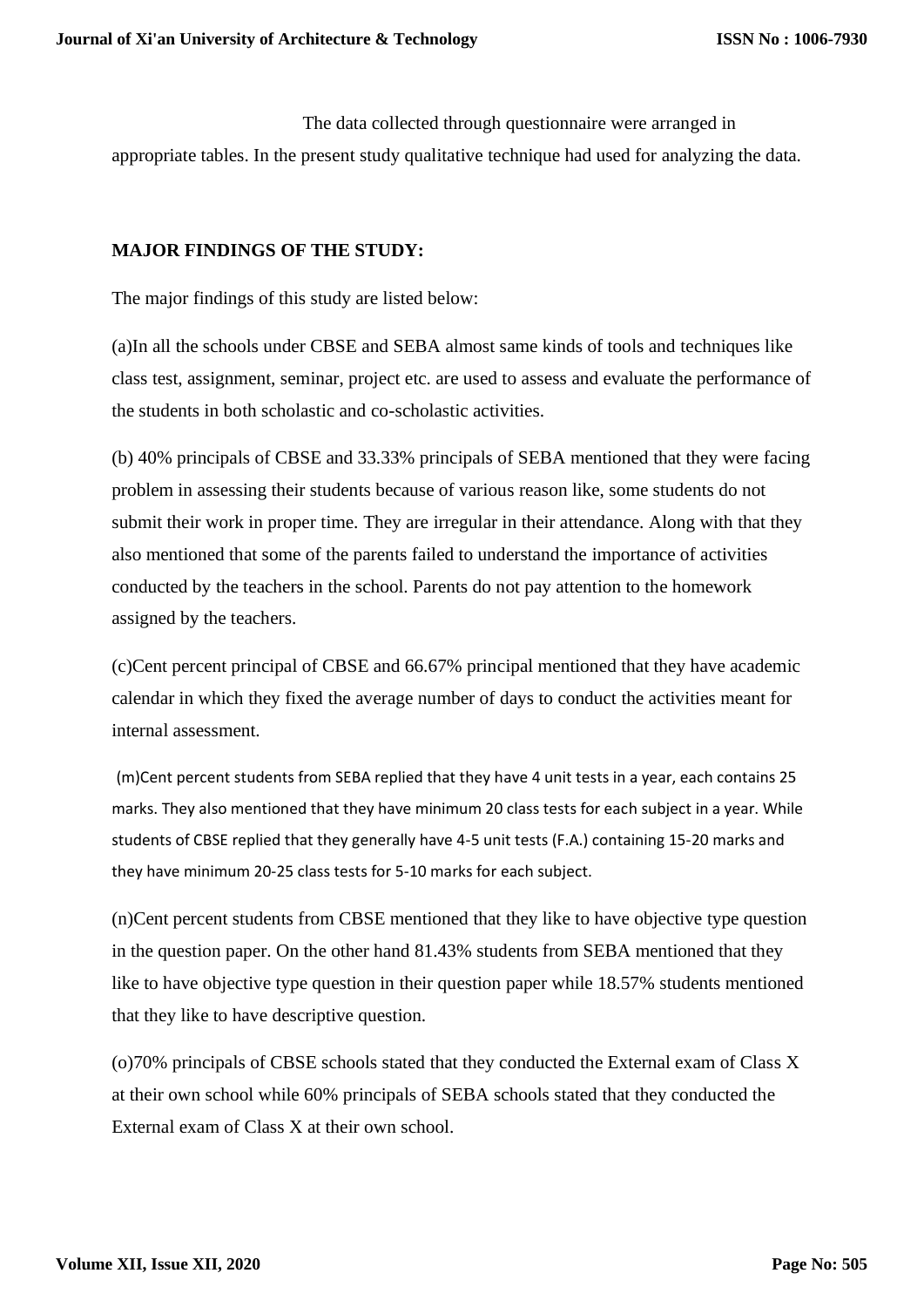(p)Cent percent principals of both CBSE and SEBA are mentioned that the teachers of their schools are involved in setting the question papers for Internal Assessment.

q)Principals of both CBSE and SEBA mentioned that no any teacher is involved in setting question paper for external examination of Class X but they are involved in setting the question paper for the annual exam up to Class IX.

(r)50% teachers from SEBA & 36% teachers from CBSE responded that they have not attend any training program on setting of question paper but they have taken training on continuous and comprehensive evaluation organized by CBSE. Beside that they also attend workshop organized in their school from time to time.

(s)Cent percent teachers from both CBSE and SEBA mentioned that they are satisfied with the present pattern of question paper of Class X.

SUGGESTION FOR IMPROVEMENT OF EXISTING ASSESSMENT AND EVALUATION SYSTEM:

The Principals and teachers of sample schools provided their valuable suggestion to improve the assessment and evaluation system like:

i) The marks for internal assessment should be given in grade instead of marks.

ii)More numbers of homework should be given to the students.

iii)Regular classes should be done up to the end of the session and classes for Class X should be continue prior to two weeks of H.S.L.C. examination.

iv) Special classes in summer vacation and remedial classes in off time should be organized in all educational institutions.

v) Marking system for co-scholastic activities like game and sports, work experiences, cultural program etc. should be organized so that the students can show their potentialities in the respective field.

vi) Vocational subjects should be included in the curriculum.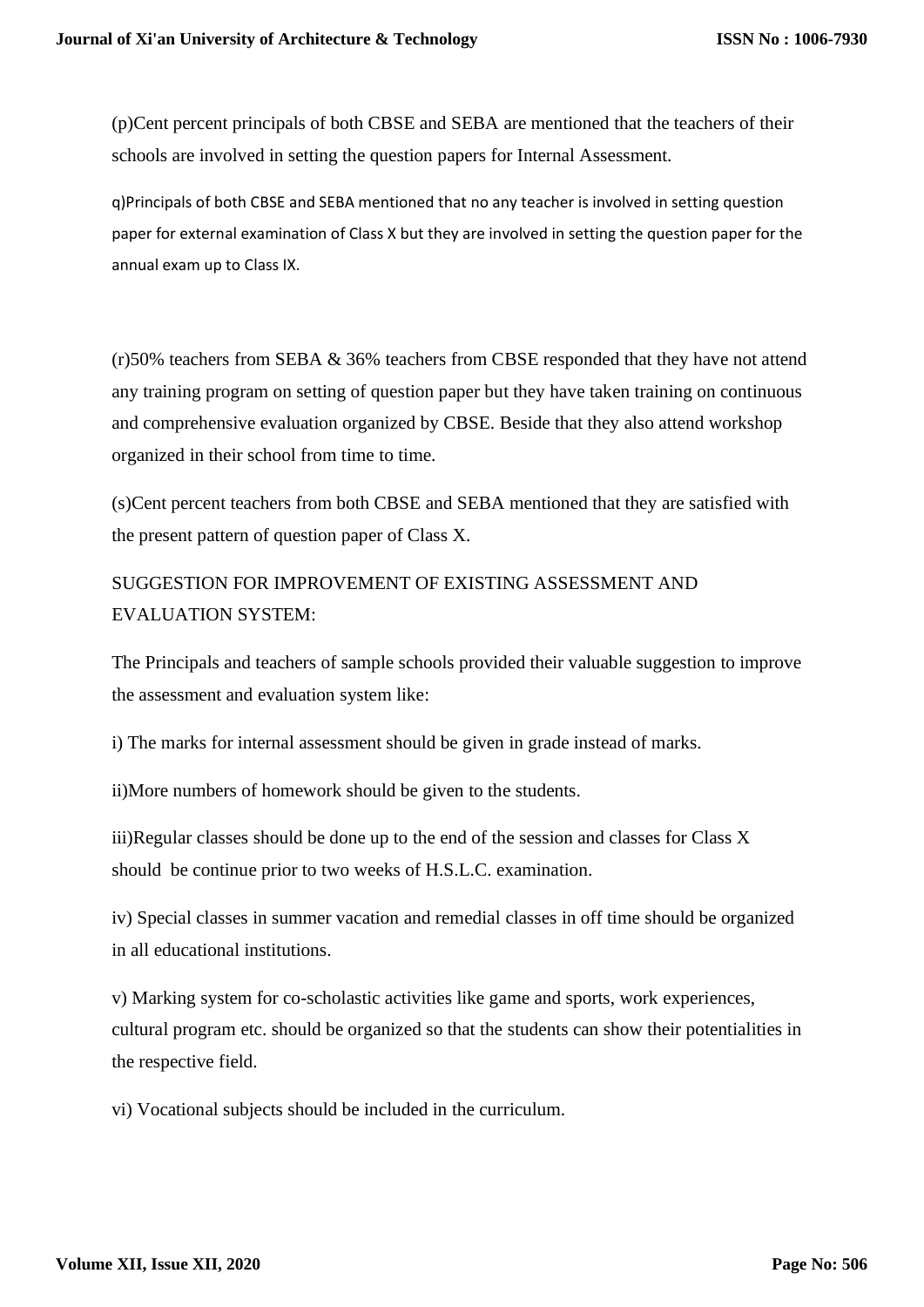vii) Question papers should be set in the pattern of competitive examination including OMR sheet.

viii) Opportunity for gathering practical knowledge should be provided to the students.

ix) Library facilities along with well -equipped laboratory should be furnished in all the educational institutions.

x) Continuous and comprehensive evaluation should be introduced in all educational institutions.

SUGGESTION FOR IMPROVEMENT OF EXISTING ASSESSMENT AND EVALUATION SYSTEM:

The Principals and teachers of sample schools provided their valuable suggestion to improve the assessment and evaluation system like:

i) The marks for internal assessment should be given in grade instead of marks.

ii)More numbers of homework should be given to the students.

iii)Regular classes should be done up to the end of the session and classes for Class X should be continue prior to two weeks of H.S.L.C. examination.

iv) Special classes in summer vacation and remedial classes in off time should be organized in all educational institutions.

v) Marking system for co-scholastic activities like game and sports, work experiences, cultural program etc. should be organized so that the students can show their potentialities in the respective field.

vi) Vocational subjects should be included in the curriculum.

vii) Question papers should be set in the pattern of competitive examination including OMR sheet.

viii) Opportunity for gathering practical knowledge should be provided to the students.

ix) Library facilities along with well -equipped laboratory should be furnished in all the educational institutions.